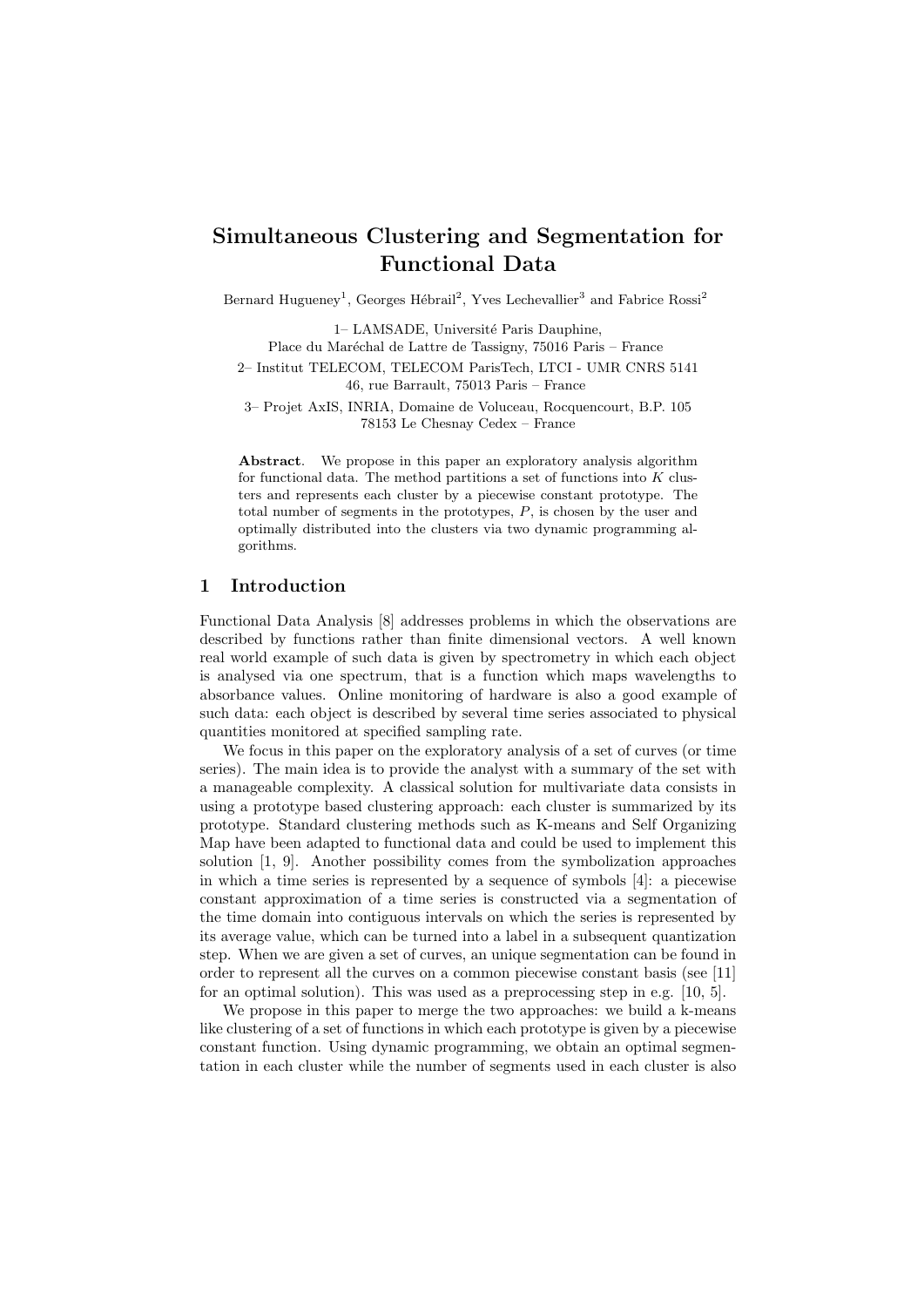optimally chosen with respect to a user specified total number segments. In other words, a set of functions is summarized via  $K \times P$  real values, where K is the number of prototypes and P the total number of segments used to represent the prototypes.

The rest of this paper is organized as follows. Section 2 describes the dynamic programming algorithm used to obtain an optimal segmentation of the mean curve of a set of curves. Section 3 shows how this can be combined to a clustering algorithm with optimal resource allocation between clusters. Section 4 illustrates the method on a real world dataset.

### 2 Optimal segmentation

Let us first consider N functions  $(s_i)_{i=1}^N$  sampled in M distinct points  $(t_k)_{k=1}^M$ from the interval  $[t_1, t_M]$  (points are assumed to be ordered). Our goal is to find a piecewise constant function defined on  $[a, b]$  with minimal squared distance to all the functions. The complexity of the constant function is fixed by the number of intervals needed to define it. A complexity  $P$  corresponds to a partition of  $[t_1, t_M]$  into P intervals  $(I_p)_{p=1}^P$  and to P values  $(a_p)_{p=1}^P$  which minimize

$$
E((I_p)_{p=1}^P,(a_p)_{p=1}^P) = \sum_{i=1}^N \sum_{p=1}^P \sum_{t_k \in I_p} (s_i(t_k) - a_p)^2.
$$
 (1)

The difficulty lies in the choice of the partition  $(I_p)_{p=1}^P$ , as, given this partition, the optimal values of the  $(a_p)_{p=1}^P$  are equal to the  $\mu_p = \frac{1}{N|I_p|} \sum_{i=1}^N \sum_{t_k \in I_p} s_i(t_k)$ . To derive an efficient algorithm, we first note that the intervals  $(I_p)_{p=1}^P$  define a partition of the series  $t_1 < t_2 < \ldots < t_p$  with an ordering constraint: if  $t_k \in I_p$  and  $t_l \in I_p$ , then  $\{t_k, t_{k+1}, \ldots, t_l\} \subset I_p$ . In fact, it is sufficient to define a partition of  $(t_k)_{k=1}^M$  with ordering constraint to obtain a piecewise constant function, as we do not have information on the functions elsewhere than at the evaluation points. Given such a partition  $(C_p)_{p=1}^P$ , and using the optimal values of the  $(a_p)_{p=1}^P$  defined above, the error to minimize is

$$
E\left((C_p)_{p=1}^P\right) = \sum_{p=1}^P \sum_{i=1}^N \sum_{t_k \in C_p} \left(s_i(t_k) - \mu_p\right)^2 = \sum_{p=1}^P Q\left(C_p\right). \tag{2}
$$

The error measure is therefore additive over the partition. As pointed out in [6, 7], finding an optimal partition with ordering constraints with respect to an additive criterion can be done efficiently via a dynamic programming approach. In the particular case of constructing the optimal piecewise constant approximation of a single function, this was pointed out in [2] (see also [11] for the best basis problem in the case of a set of functions).

Let us define  $F(k, j)$  as the quality measure (from equation (2)) of the best partition into j clusters with ordering constraint of  $\{t_k, t_{k+1}, \ldots, t_M\}$ . The basic idea is to compute  $F(k, j)$  using  $F(., j - 1)$ . Indeed the best partition into j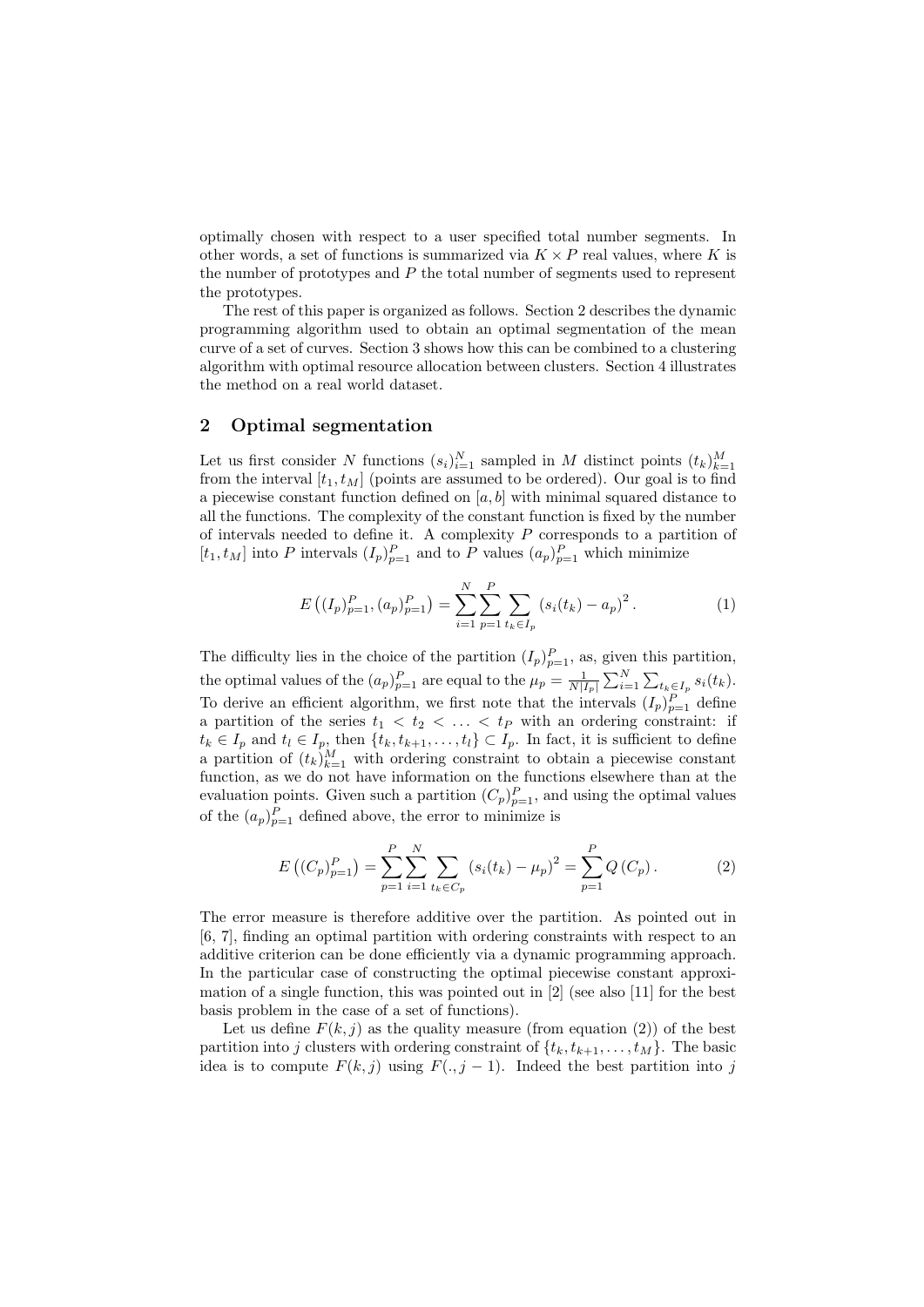clusters is obtained by minimizing over  $l Q(\lbrace t_1,\ldots,t_l \rbrace) + F(l+1,j-1)$  for two reasons. First the partition is ordered and therefore we can ask  $C_1$  to be equal to  $\{t_1, \ldots, t_l\}$  for a certain l. Second, the quality measure is additive and therefore finding the best partition in j clusters with the constraint that  $C_1 = \{t_1, \ldots, t_l\}$ corresponds to finding the best partition of  $\{t_{l+1}, \ldots, t_M\}$  in  $j-1$  clusters.

The algorithm proceeds as follows:

- 1. initialize  $F(k, 1)$  to  $Q({t_k, t_{k+1}, \ldots, t_M})$
- 2. for  $j$  going from 2 to  $P$ :
	- (a) for k going from 1 to  $M j + 1$  compute

$$
F(k, j) = \min_{k \le l \le M-j+1} Q(\{t_k, \dots, t_l\}) + F(l+1, j-1)
$$

We keep track of the wining index l for each  $F(k, j)$ : this allows to reconstruct the best partition when we have reached  $F(1, P)$ . Given all the  $Q(\lbrace t_k, \ldots, t_l \rbrace)$ , this algorithm runs in  $O(PM^2)$ . The computation of the  $Q(\lbrace t_k,\ldots,t_l\rbrace)$  itself can be done quite efficiently. A naive approach leads to  $O(NM^3)$ , but a simple recursive formulation reduces the cost to  $O(NM^2)$ . Indeed we first compute the mean function  $\mu(t_k) = \frac{1}{N} \sum_{i=1}^{N} s_i(t_k)$  in  $O(NM)$ . Then, we compute recursively the  $\mu_{\{t_k,\ldots,t_l\}}\text{ in }O(M^2)\text{. Finally, }Q\left(\{t_k,\ldots,t_l\}\right)\text{ are obtained via standard recursive}$ variance calculation formulae for a total cost of  $O(NM^2)$ .

## 3 Clustering and resource allocations

The segmentation algorithm proposed in the previous Section can be easily embedded into a K means algorithm. The main idea is to optimize the following quality criterion

$$
E\left((G_k)_{k=1}^K, (P_k)_{k=1}^K\right) = \sum_{k=1}^K \sum_{s_i \in G_k} \sum_{p=1}^{P_k} \sum_{t_l \in C_p^k} \left(s_i(t_l) - \mu_p^k\right)^2, \tag{3}
$$

where  $(G_k)_{k=1}^K$  is a partition of the functions into K clusters,  $(P_k)_{k=1}^K$  are K integers such that  $\sum_{k} P_{k} = P$  and  $(C_{p}^{k})_{p=1}^{P_{k}}$  are partitions which define the segmentations used by the prototypes. This is a clustered version of the measure proposed in equation (2). It can be optimized via the K means alternating scheme:

- 1. initialise the clusters with a random partition
- 2. for each cluster  $G_k$  find a piecewise constant prototype  $g_k$  with  $P_k$  segments
- 3. assign each function  $s_i$  to the best matching cluster, i.e., the cluster whose prototype has minimal squared distance to  $s_i$
- 4. if the clusters have changed go back to step 2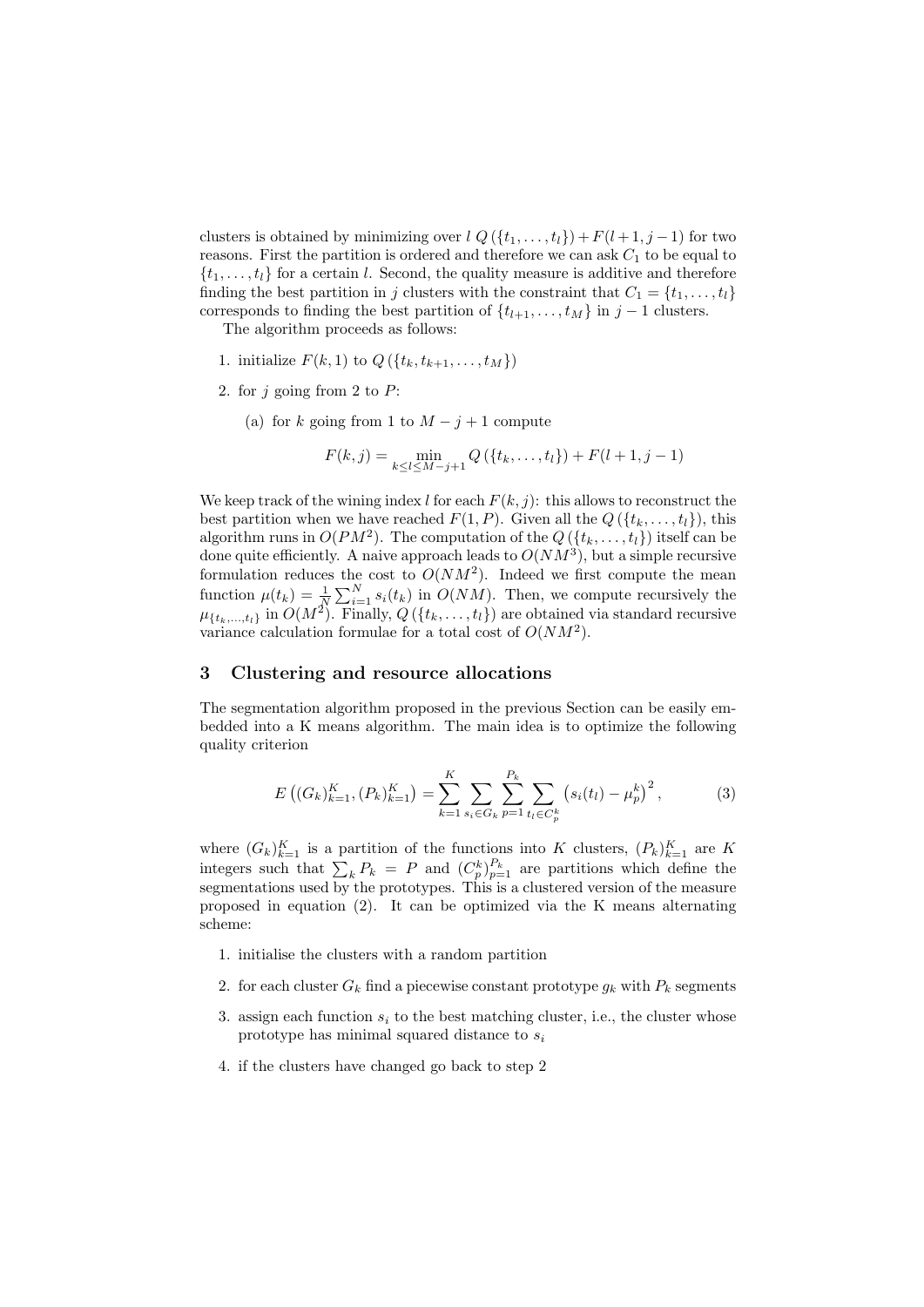This simple solution do not automatically allocate resources in an optimal way: the  $(P_k)_{k=1}^K$  have to be given in advance. Fortunately, dynamic programming can be used again to remove this constraint. Indeed, for each  $(P_k)_{k=1}^K$ , the algorithm proposed in Section 2 leads to an optimal set of partitions  $(C_p^k)_{p=1}^{P_k}$ . Then, for a fixed partition of the functions  $(G_k)_{k=1}^K$ , the problem is to optimize on  $(P_k)_{k=1}^K$ an additive measure of quality  $E((P_k)_{k=1}^K) = \sum_{k=1}^K R_k(P_k)$  with  $R_k$  obtained from equation (3). Let us define  $S(l, p)$  has the minimal value of  $\sum_{k=1}^{l} R_k(P_k)$ with the constraint  $\sum_{k=1}^{l} P_k = p$ . The  $S(1, p)$  are readily obtained from the optimal segmentation algorithm. Then the additive structure of  $E$  shows that  $S(l, p)$  is the minimum over u of  $S(l-1, u) + R_l(p-u)$ , where  $R_l(p-u)$  is again obtained via the optimal segmentation algorithm. Given all the  $R_l(p - u)$  the calculation of  $S(K, P)$  has therefore a cost of  $O(KP^2)$ .

The final clustering and segmentation algorithm is then obtained by replacing step 2 from the previous algorithm by the following steps:

2.a. for each cluster  $G_k$  compute  $R_l(p)$  for all  $1 \leq p \leq P - K + 1$ 

2.b. find the optimal allocation  $(P_k)_{k=1}^K$  via dynamic programming

The total cost of those steps is in  $O((KP+N)M^2 + KP^2)$ . They dominate the cost of each iteration of the K means algorithm provided  $M > K$  which seems to be a reasonable assumption.

Even if the polynomial cost of this optimal segmentation is reasonable, it can be quite large compared to the cost of the standard K means applied to functional data considered as high dimensional vectors  $(O(MNK))$  per iteration). As the K means algorithm find only a local optimum of its cost function, the common practice is to restart it several times from different random starting points. In order to speed up our algorithm, we propose the following two phases scheme. In a first phase, the standard K means algorithm is applied to the  $s_i(t_l)$  considered as vectors from  $\mathbb{R}^M$ . This is done repeatedly to limit the risk of falling in a local minimum. Then, the best partition obtained this way is used as a starting point for the complete clustering and segmentation algorithm.

### 4 Experimental results

The proposed method has been tested on the  $T_{\text{opex}}/P_{\text{Oseidon}}$  satellite dataset<sup>1</sup>. The Topex/Poseidon radar satellite has been used over the Amazonian basin to produce  $N = 472$  waveforms sampled at  $M = 70$  points (see, e.g., [3] for details on this dataset). The curves exhibit a quite large variability induced by differences in ground type below the satellite during data acquisition. Figure 1 illustrates the results obtained by our method for  $K = 12$  and  $P = 60$  (i.e., in average 5 segments per cluster). We have used 20 random starting configurations for the standard K means and selected the best partition as the initial one for the full clustering and segmentation algorithm.

 $1$ Data are available at http://www.lsp.ups-tlse.fr/staph/npfda/npfda-datasets.html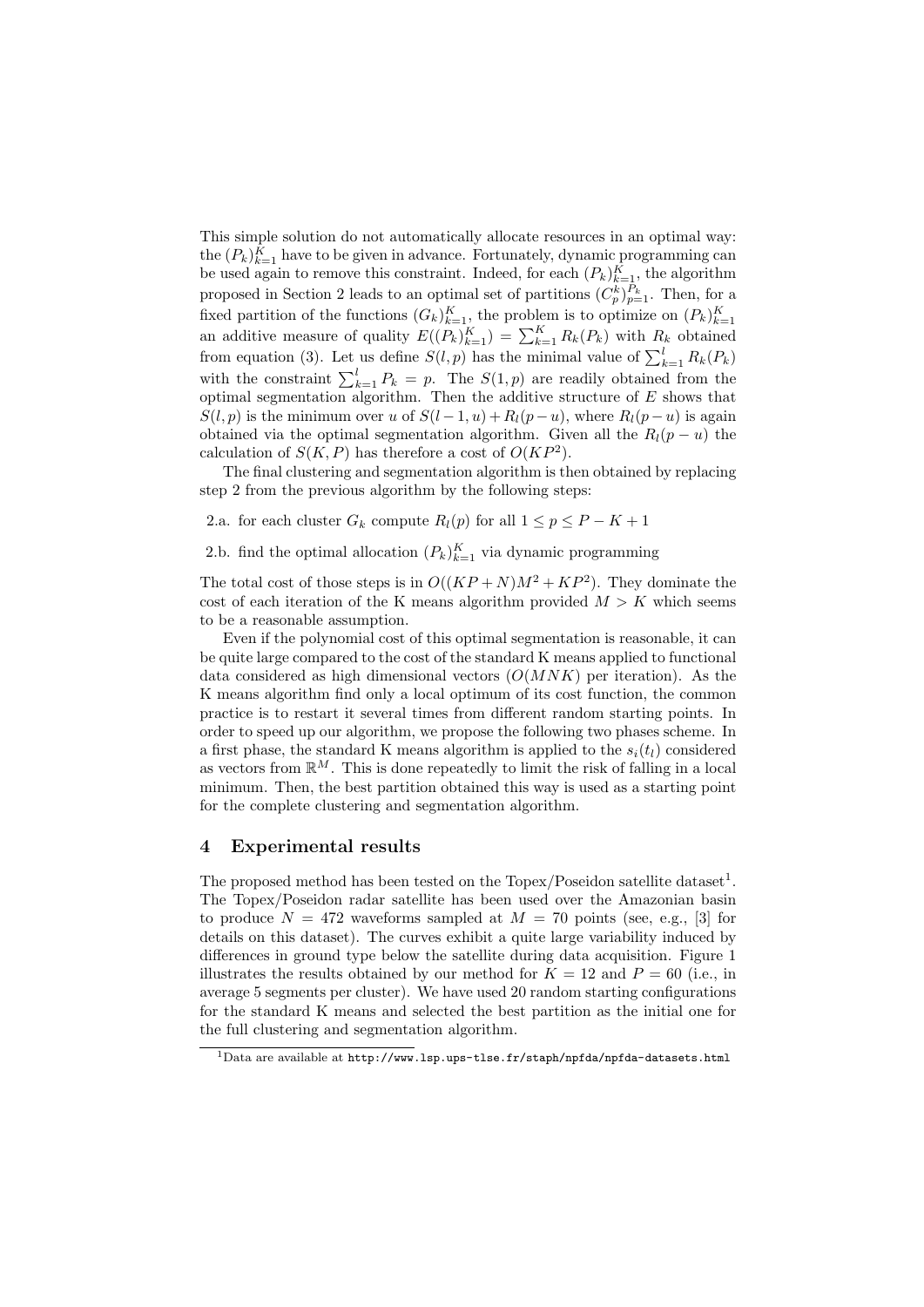The differences in segmentation strategies between clusters are obvious and show that the algorithm allocates resources as expected. Small clusters and simple ones obtain a simple description while larger or more complex clusters (e.g., with curves with high variability) get more resources for a more accurate representation. The final value of the quantization error as defined by equation (3) is  $574 \times 10^3$ . In the case of a uniform segmentation of each prototype in 5 segments, the error increases slightly to  $582 \times 10^3$ . Moreover, using 5 segments in each cluster fails to show the large differences in complexity of those clusters.



Fig. 1: Results on the Topex/Poseidon dataset with  $K = 12$  and  $P = 120$ 

### 5 Possible extensions

While we have focused here on one particular implementation of the clustering and segmenting idea, it can be implemented in many different ways. It is possible for instance to replace the quadratic criterion  $(s_i(t_l) - \mu_p^k)^2$  by another one, e.g., an absolute difference or a maximal squared error on sub-intervals. As long as the segmentation criterion remain additive, dynamic programming can be used to obtain an optimal prototype efficiently. This can be used to provide a piecewise linear prototype, for instance.

Moreover, a greedy approach (based on hierarchical clustering, see e.g. [5]) can be used to provide efficiently a good but suboptimal segmentation when the